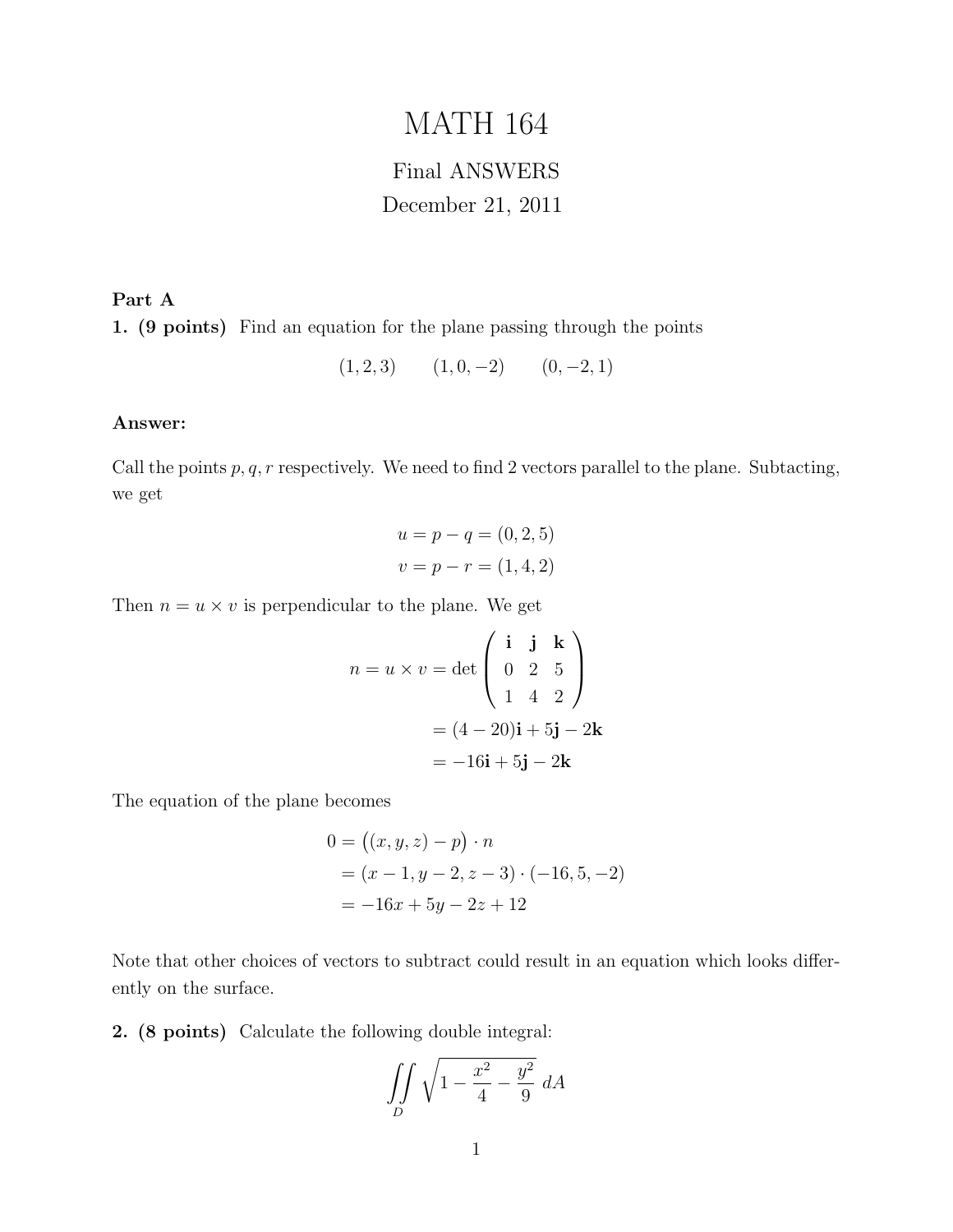where  $D = \{(x, y) \in \mathbb{R}^2 \mid$  $\left\lfloor \frac{x^2}{4} + \frac{y^2}{9} \le 1 \right\rfloor$  (the interior of an ellipse).

Follow these steps:

- (a) Use the substitution  $x = 2r \cos \theta$  and  $y = 3r \sin \theta$ . Write the domain E of r and  $\theta$  and calculate the Jacobian  $J(r, \theta) = \frac{\partial(x, y)}{\partial(r, \theta)}$  of this change of variables.
- (b) Now calculate

$$
\iint\limits_{D} f(x,y) dA = \iint\limits_{D} \sqrt{1 - \frac{x^2}{4} - \frac{y^2}{9}} dA = \iint\limits_{E} f(x(r,\theta),y(r,\theta)) |J(r,\theta)| dr d\theta.
$$

### Answer:

(a) The domain  $E = [0, 1] \times [0, 2\pi]$  and the Jacobian is  $\frac{\partial(x, y)}{\partial(r, \theta)} = 6r$ .

(b)

$$
\iint_{D} \sqrt{1 - \frac{x^2}{4} - \frac{y^2}{9}} dA = \iint_{E} \sqrt{1 - r^2} |J(r, \theta)| dr d\theta = \int_{0}^{2\pi} \int_{0}^{1} \sqrt{1 - r^2} \cdot 6r dr d\theta
$$

$$
= \left[ \int_{0}^{2\pi} d\theta \right] \left[ \int_{0}^{1} 6r\sqrt{1 - r^2} dr \right] = 12\pi \cdot \frac{-1}{3} (1 - r^2)^{\frac{3}{2}} \Big|_{0}^{1}
$$

$$
= 4\pi.
$$

3. (9 points) Suppose that

$$
\frac{\partial f}{\partial x}(1,2) = 7
$$

$$
\frac{\partial f}{\partial y}(1,2) = -3
$$

and

$$
x(t) = t2
$$

$$
y(t) = 2t3
$$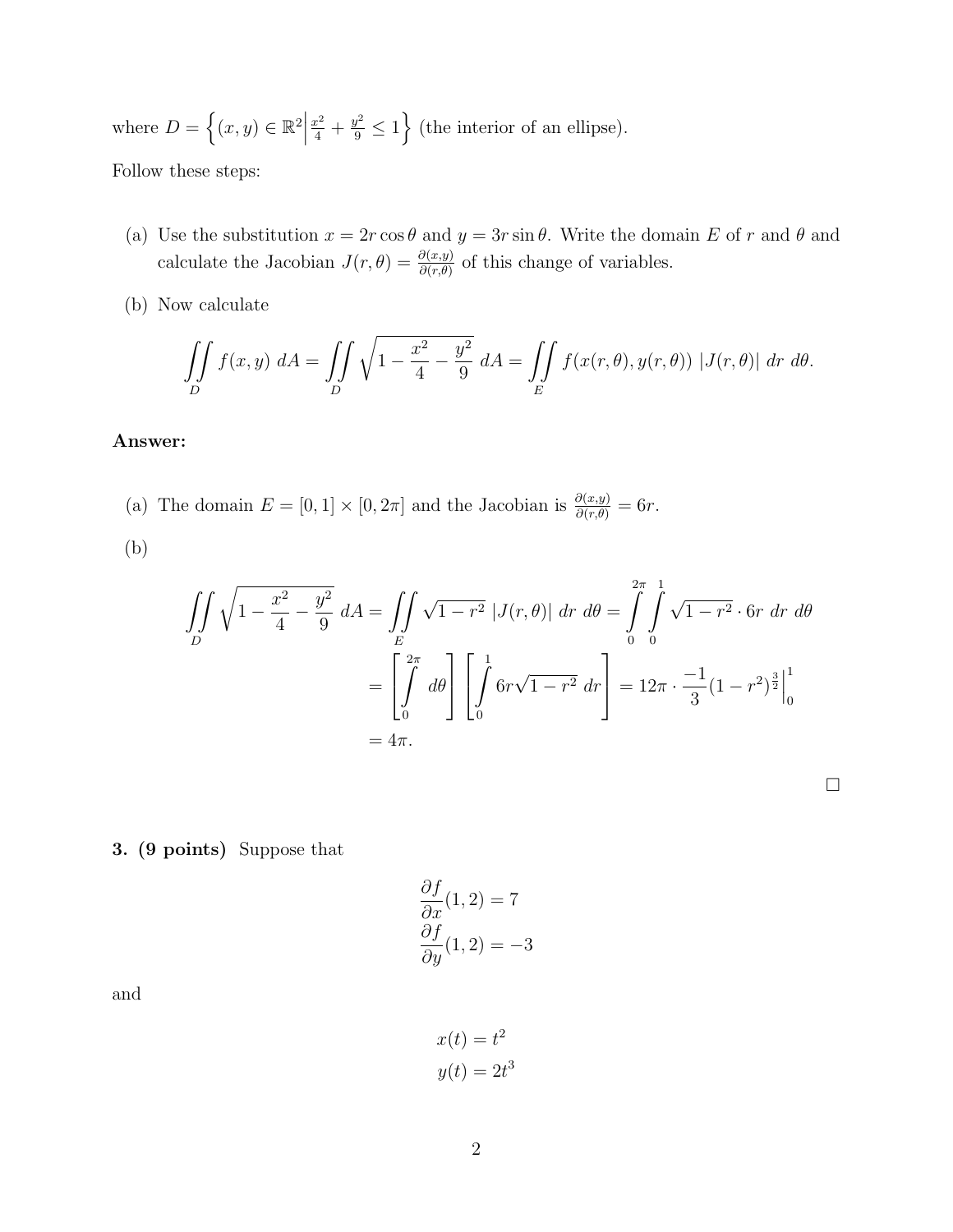Find

$$
\frac{d}{dt}f(x(t),y(t))\big|_{t=1}
$$

### Answer:

The chain rule says that

$$
\frac{d}{dt}f(x(t), y(t)) = \frac{\partial f}{\partial x} \cdot \frac{dx}{dt} + \frac{\partial f}{\partial y} \cdot \frac{dy}{dt}
$$

Now  $x(1) = 1$  and  $y(1) = 2$ , and

$$
\frac{dx}{dt} = 2t \qquad \frac{dx}{dt}(1) = 2
$$

$$
\frac{dy}{dt} = 6t^2 \qquad \frac{dy}{dt}(1) = 6
$$

so

$$
\frac{d}{dt}f(x(t), y(t)) = 7 \cdot 2 + (-3) \cdot 6 = -4
$$

### 4. (8 points)

A solid is bounded by the four planes given below. Its density is given by the function  $f(x, y, z) = \sin(x + y + z)$ . Calculate the mass of the solid.

- $(1) x = 0$
- $(2)$   $y = 0$
- $(3) z = 0$
- (4)  $x + y + z = \frac{\pi}{2}$ 2

#### Answer:

One needs to calculate the triple integral

$$
\iiint\limits_E \sin(x+y+z) \ dV
$$

where E is bounded by the planes  $x = 0, y = 0, z = 0$  and  $x + y + z = \frac{\pi}{2}$  $\frac{\pi}{2}$ . This becomes: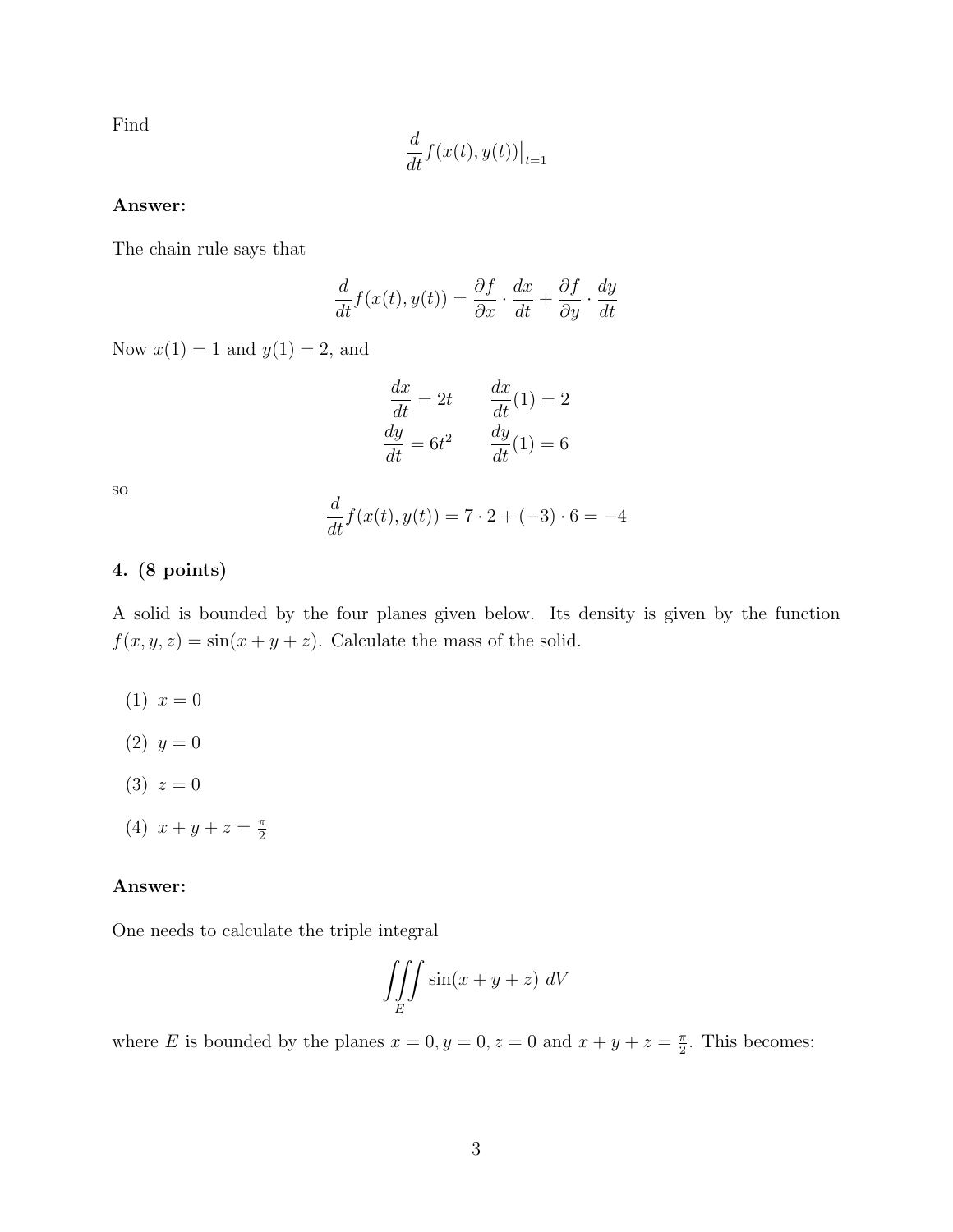$$
\iiint_E \sin(x+y+z) \ dV = \int_0^{\frac{\pi}{2}} \int_0^{\frac{\pi}{2}-x} \int_0^{\frac{\pi}{2}-x-y} \sin(x+y+z) \ dz \ dy \ dx
$$

$$
= \int_0^{\frac{\pi}{2}} \int_0^{\frac{\pi}{2}-x} -\cos(x+y+z) \Big|_0^{\frac{\pi}{2}-x-y} \ dy \ dx = \int_0^{\frac{\pi}{2}} \int_0^{\frac{\pi}{2}-x} \cos(x+y) \ dy \ dx
$$

$$
= \int_0^{\frac{\pi}{2}} \sin(x+y) \Big|_0^{\frac{\pi}{2}-x} \ dx = \int_0^{\frac{\pi}{2}} (1-\sin x) \ dx = \frac{\pi}{2} + \cos x \Big|_0^{\frac{\pi}{2}} = \frac{\pi}{2} - 1.
$$

So the mass is  $\frac{\pi}{2} - 1$ .  $\frac{\pi}{2} - 1.$ 

### 5. (8 points) Consider the function

$$
f(x, y) = x^2 - 3\frac{x}{y} + y^3
$$

Find a vector v which is tangent to the level curve of the surface  $z = f(x, y)$  at the point  $(x, y) = (2, -1).$ 

### Answer:

Recall that the gradient vector  $\nabla f$  points in the direction of greatest increase of f. We have

$$
\nabla f = \frac{\partial f}{\partial x}\mathbf{i} + \frac{\partial f}{\partial y}\mathbf{j}
$$
  
=  $\left(2x - \frac{3}{y}\right)\mathbf{i} + \left(3\frac{x}{y^2} + 3y^2\right)\mathbf{j}$ 

and

 $\nabla f(2, -1) = 7i + 9j$ 

This is the direction of greatest increase of  $f$ , which is perpendicular to the level surfaces. So we need to find a vector perpendicular to  $\nabla f(2, -1) = 7i + 9j$ . Such a vector could be

 $9i - 7j$ 

or any nonzero multiple of it.

### 6. (8 points)

Consider a particle whose position is given by the curve  $\mathbf{r}(t) = e^t \cos t \cdot \mathbf{i} + e^t \sin t \cdot \mathbf{j} + te^t \cdot \mathbf{k}$ , for  $t \in [0, 1]$ .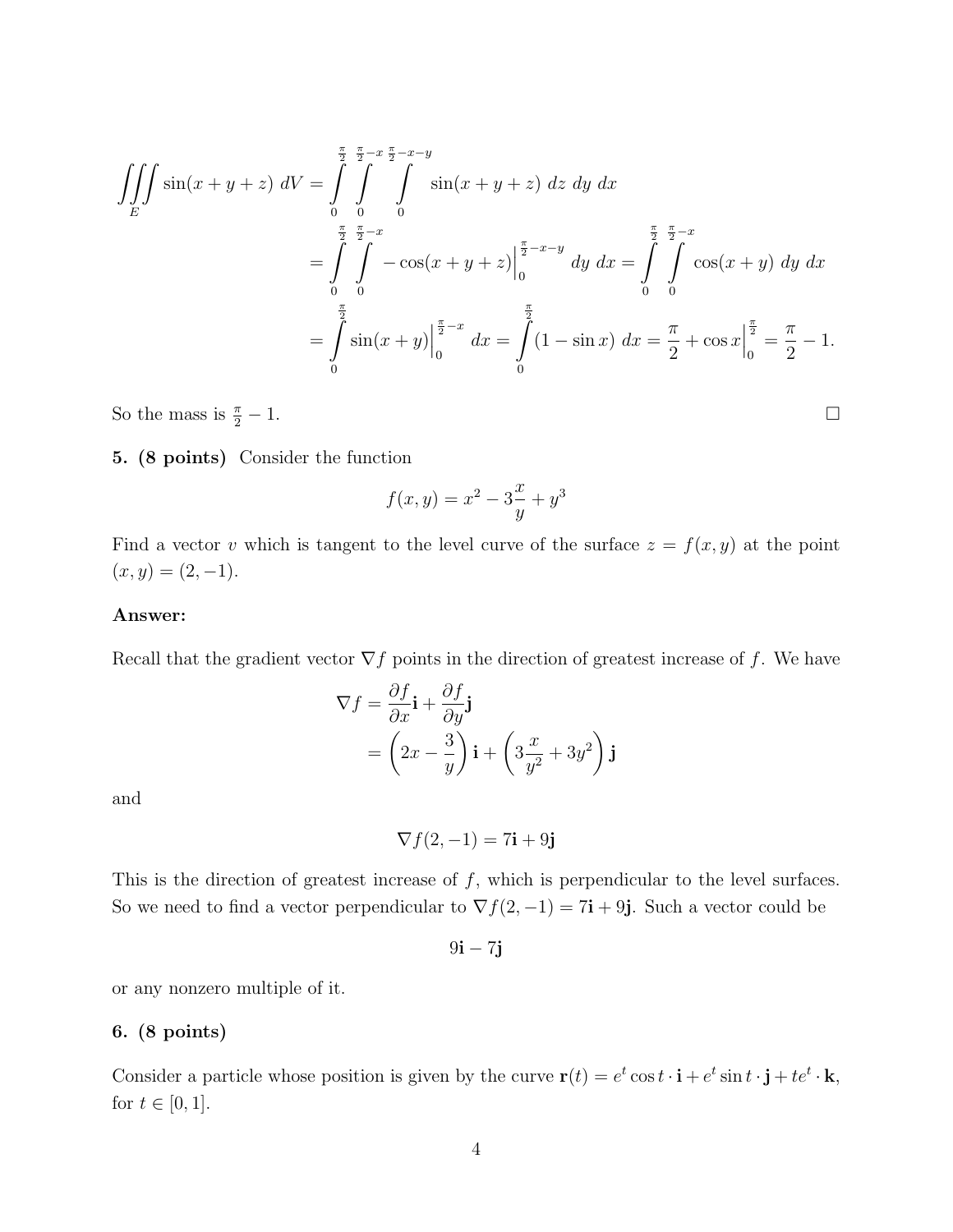- (a) Calculate its velocity, acceleration and speed.
- (b) Write the integral which gives the total distance traveled by the particle. Do not evaluate it.

### Answer:

(a)

$$
\mathbf{v}(t) = \mathbf{r}'(t) = e^t(\cos t - \sin t) \cdot \mathbf{i} + e^t(\sin t + \cos t) \cdot \mathbf{j} + e^t(1+t) \cdot \mathbf{k}
$$
  
\n
$$
\mathbf{a}(t) = \mathbf{v}'(t) = -2e^t \sin t \cdot \mathbf{i} + 2e^t \cos t \cdot \mathbf{j} + e^t(2+t) \cdot \mathbf{k}
$$
  
\n
$$
v(t) = |\mathbf{v}(t)| = |\mathbf{r}'(t)| = e^t \sqrt{t^2 + 2t + 3}
$$

(b)

$$
\text{dist} = \int_{0}^{1} |\mathbf{r}'(t)| \ dt = \int_{0}^{1} e^{t} \sqrt{t^2 + 2t + 3} \ dt
$$

### Part B 7. (8 points) Suppose that

$$
u = xe^{xy}
$$

$$
v = x^2 + y^2
$$

Let D, E be regions in  $\mathbb{R}^2$  such that if we change variables from  $(x, y)$  to  $(u, v)$  and  $x, y \in D$ , then  $(u, v) \in E$ . Furthermore, the map between the two regions is one to one. Then we can write

$$
\iint\limits_E f(u,v)dudv = \iint\limits_D f(xe^{xy}, x^2 + y^2)h(x,y)dxdy.
$$

Find  $h(x, y)$ .

### Answer:

According to the change of variable formula,  $h(x, y)$  must be the Jacobian determinant

$$
h(x,y) = \frac{\partial(u,v)}{\partial(x,y)} = \left| \det \begin{pmatrix} \frac{\partial u}{\partial x} & \frac{\partial u}{\partial y} \\ \frac{\partial v}{\partial x} & \frac{\partial v}{\partial y} \end{pmatrix} \right|
$$
  
=  $\left| \det \begin{pmatrix} e^{xy} + xye^{xy} & x^2e^{xy} \\ 2x & 2y \end{pmatrix} \right|$   
=  $|2e^{xy}(y + xy^2 - x^3)|$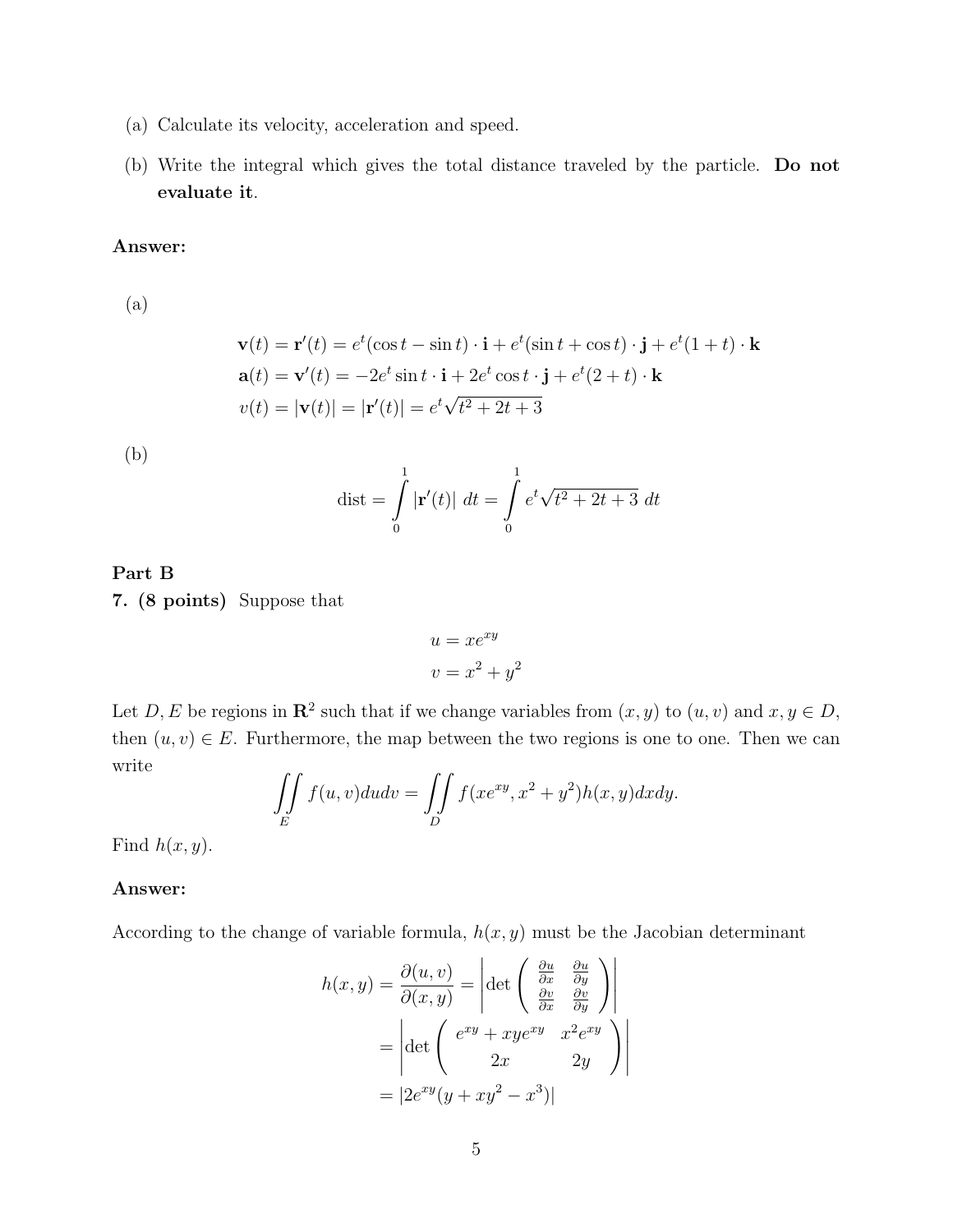### 8. (8 points)

Let  $F$  be a vector field defined as follows:

$$
\mathbf{F} = x^3 \mathbf{i} + y^3 \mathbf{j} + z^3 \mathbf{k}
$$

and S be the sphere given by the equation  $x^2 + y^2 + z^2 = 4$ .

- (a) Calculate div F.
- (b) Write down a suitable parametrization of the surface S. In this parametrization, write the expression of  $\int$ S  $\mathbf{F} \cdot d\mathbf{S}$ . Do not evaluate it yet.
- (c) State the divergence theorem in this setting, decide if it is useful for evaluating

$$
\iint\limits_{S} \mathbf{F} \cdot d\mathbf{S}.
$$

Finish this exercise by calculating the above integral.

### Answer:

- (a) div  $\mathbf{F} = 3x^2 + 3y^2 + 3z^2$ .
- (b) Since it is a sphere of radius 2, a suitable parametrization will be given by  $x =$  $2\sin\phi\cos\theta$ ,  $y = 2\sin\phi\sin\theta$  and  $z = 2\cos\phi$ , with  $\phi \in [0, \pi]$  and  $\theta \in [0, 2\pi]$ . Then

$$
\mathbf{r}_{\phi} = 2\cos\phi\cos\theta \mathbf{i} + 2\cos\phi\sin\theta \mathbf{j} - 2\sin\phi \mathbf{k}
$$
  

$$
\mathbf{r}_{\theta} = -2\sin\phi\sin\theta \mathbf{i} + 2\sin\phi\cos\theta \mathbf{j}
$$
  

$$
\mathbf{r}_{\phi} \times \mathbf{r}_{\theta} = 4\sin^{2}\phi\cos\theta \mathbf{i} + 4\sin^{2}\phi\sin\theta \mathbf{j} + 4\sin\phi\cos\phi \mathbf{k}
$$

Then

$$
\iint_{S} \mathbf{F} \cdot d\mathbf{S} = \int_{0}^{2\pi} \int_{0}^{\pi} \mathbf{F} \cdot (\mathbf{r}_{\phi} \times \mathbf{r}_{\theta}) d\phi d\theta
$$

$$
= \int_{0}^{2\pi} \int_{0}^{\pi} 32(\sin^{5} \phi \cos^{4} \theta + \sin^{5} \phi \sin^{4} \theta + \sin \phi \cos^{4} \phi) d\phi d\theta
$$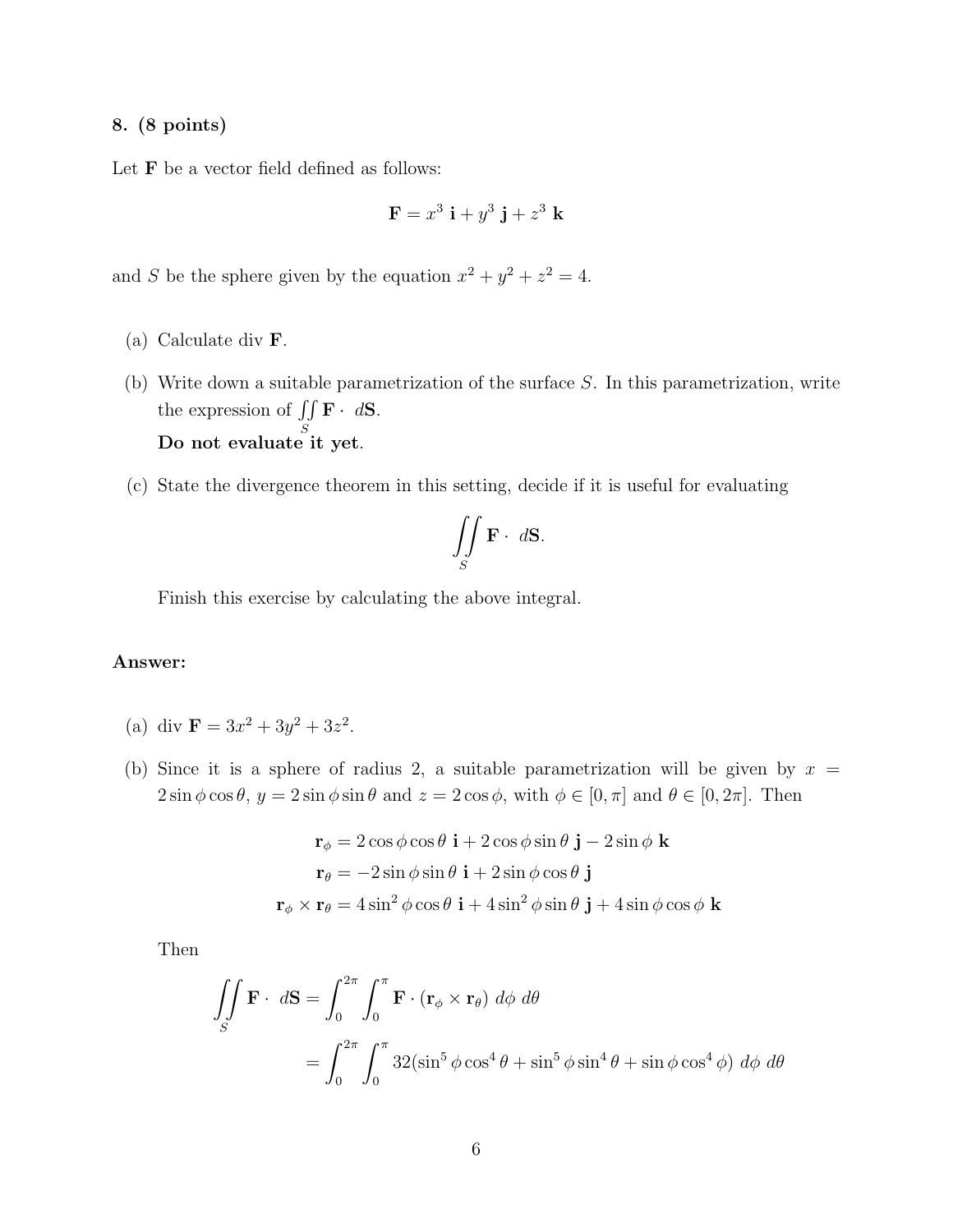(c) The divergence theorem says that

$$
\iint\limits_{S} \mathbf{F} \cdot d\mathbf{S} = \iiint\limits_{E} \text{div } \mathbf{F} \ dV
$$

where  $E$  is the solid region enclosed by the surface  $S$ .

It is easier to actually calculate the corresponding triple integral:

$$
\iiint\limits_E 3(x^2 + y^2 + z^2) dV
$$

We will use spherical coordinates, since  $E$  is the interior of the sphere of radius 2.

$$
\iiint_E 3(x^2 + y^2 + z^2) dV = \int_0^{2\pi} \int_0^{\pi} \int_0^2 3\rho^2 \rho^2 \sin \phi \, d\rho \, d\phi \, d\theta
$$

$$
= \left[ \int_0^{2\pi} d\theta \right] \left[ \int_0^{\pi} \sin \phi \, d\phi \right] \left[ \int_0^2 3\rho^4 \, d\rho \right]
$$

$$
= 2\pi \cdot (-\cos(\phi)) \Big|_0^{\pi} \cdot \left( 3 \cdot \frac{\rho^5}{5} \right) \Big|_0^2
$$

$$
= 2\pi \cdot 2 \cdot \frac{96}{5} = \frac{384\pi}{5}
$$

 $\Box$ 

9. (9 points) Suppose that

$$
\mathbf{F}(x, y) = (\sin x \cos y, x^2 y)
$$

Let D be the interior of the unit square with vertices at  $(0, 0), (0, 1), (1, 0), (1, 1)$ .

(a) Write Green's theorem for this vector field and this region. Find specific integrals for both the line integral and the double integral. Do not evaluate.

(b) Evaluate the line integral from part (a).

### Answer:

(a) Green's theorem would say

$$
\int_C Pdx + Qdy = \iint_D \left(\frac{\partial Q}{\partial x} - \frac{\partial P}{\partial y}\right).
$$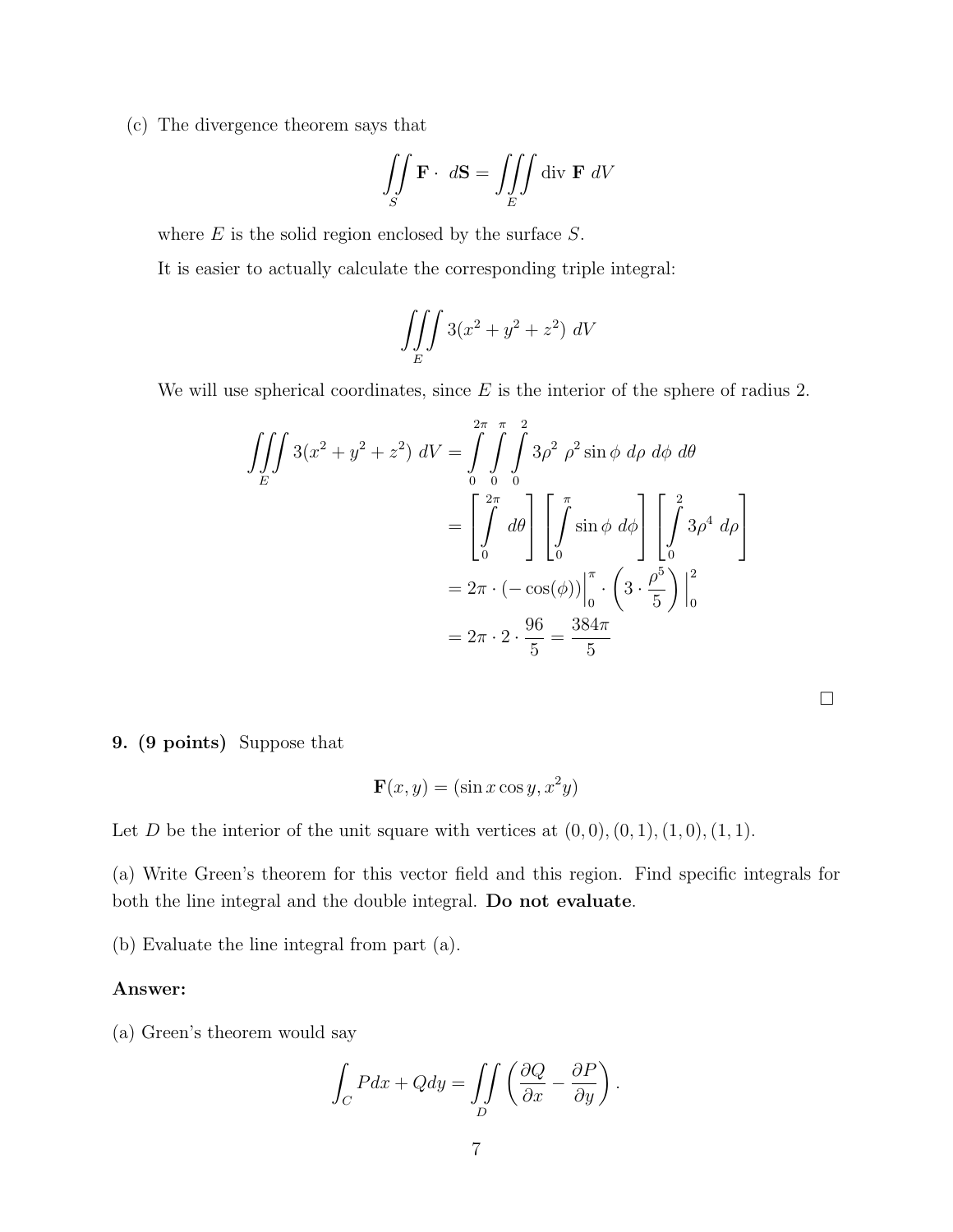Starting with the right hand side, and using the fact that  $D$  is a square as given in the problem, we get

$$
\iint\limits_{D} \left( \frac{\partial Q}{\partial x} - \frac{\partial P}{\partial y} \right) = \int_0^1 \int_0^1 (2xy + \sin x \sin y) \, dx dy
$$

For the left hand side, we have to break the boundary of the square into 4 line segments and integrate in the counterclockwise direction. We get

$$
\int_C Pdx + Qdy = \int_0^1 \sin x \cos(0) dx + \int_0^1 y dy - \int_0^1 \sin x \cos(1) dx - \int_0^1 0 \cdot dy
$$

$$
= \int_0^1 \sin x dx + \int_0^1 y dy - \int_0^1 \sin x \cos(1) dx
$$

(b) Evaluating the preceding integral, we get

$$
\int_C Pdx + Qdy = -\cos x \Big|_0^1 + \frac{y^2}{2} \Big|_0^1 + \cos x \cos(1) \Big|_0^1
$$
  
= 1 - \cos(1) + \frac{1}{2} + \cos^2(1) - \cos(1)  
= \frac{3}{2} - 2\cos(1) + \cos^2(1).

### 10. (8 points)

Calculate the area of the surface S given by the equation  $z = \frac{1}{2}$  $\frac{1}{2}xy$ , which lies inside the cylinder  $x^2 + y^2 = 4$ . Follow the steps:

- (a) Write a suitable parametrization of the surface, calculate the vector  $\mathbf{r}_x \times \mathbf{r}_y$  and its length.
- (b) Determine the domain D of the parameters, i.e. determine what is the projection of the surface onto the  $(xy)$ -plane and show that  $Area(S) = \iint$ D 1  $\frac{1}{2}\sqrt{4+x^2+y^2}$  dx dy.
- (c) Calculate the integral from above. Hint: you may want to change coordinates.

### Answer: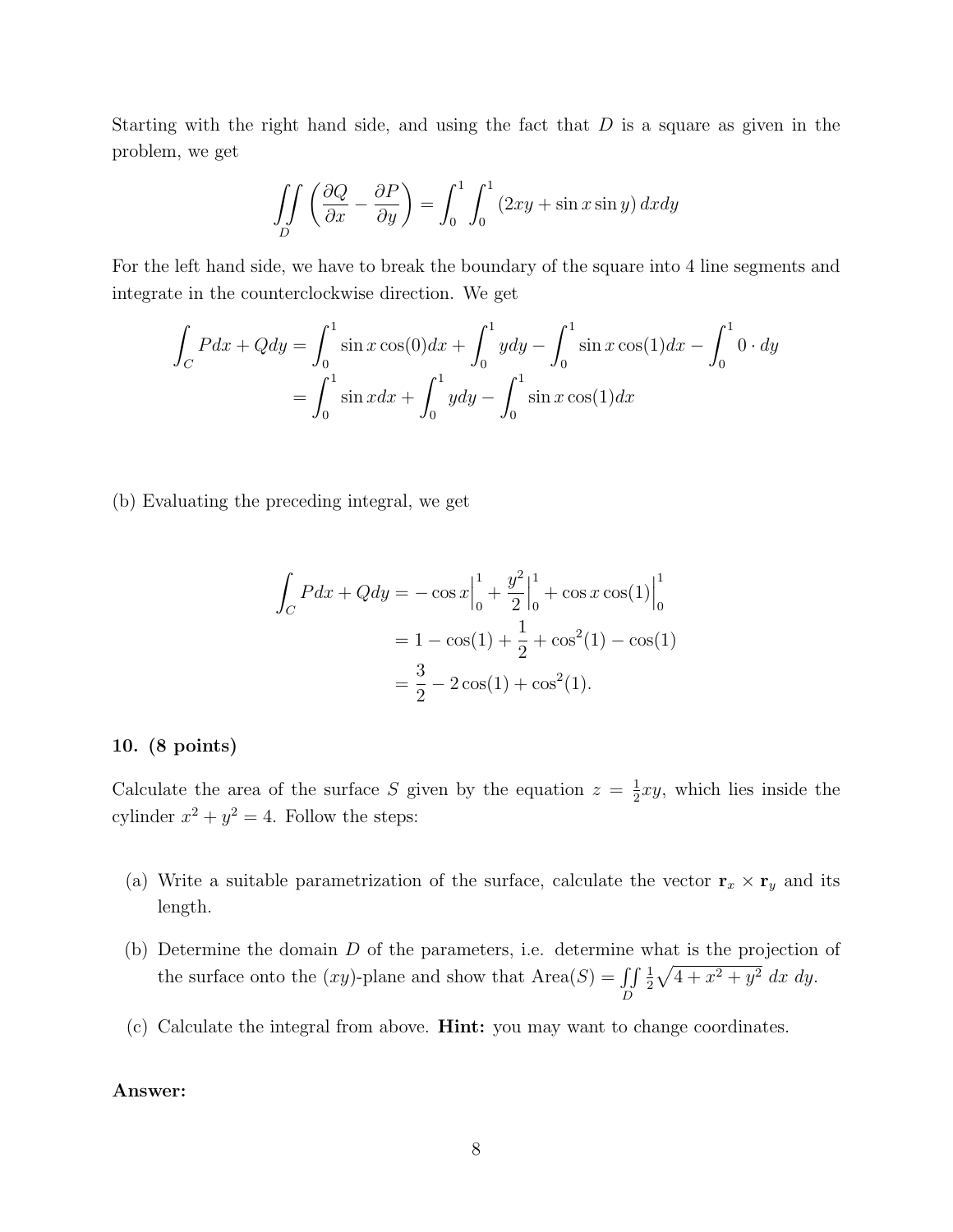(a) Since the surface is given explicitly, a suitable parametrization is  $\mathbf{r}(x, y) = x\mathbf{i} + y\mathbf{j} + \frac{xy}{2}$  $\frac{cy}{2}$ k. Then we have:

$$
\mathbf{r}_x = \mathbf{i} + \frac{y}{2}\mathbf{k}
$$

$$
\mathbf{r}_y = \mathbf{j} + \frac{x}{2}\mathbf{k}
$$

$$
\mathbf{r}_x \times \mathbf{r}_y = -\frac{y}{2}\mathbf{i} - \frac{x}{2}\mathbf{j} + \mathbf{k}
$$

$$
|\mathbf{r}_x \times \mathbf{r}_y| = \sqrt{1 + \frac{x^2}{4} + \frac{y^2}{4}}
$$

(b) The domain is the disk  $D = \{(x, y) \in \mathbb{R}^2 | x^2 + y^2 \leq 4\}$ , which is obtained by projecting the surface (which lies inside the cylinder  $x^2 + y^2 = 4$ ) onto the  $(xy)$ -plane.

Hence the area of the surface is:

$$
\text{Area}(S) = \iint\limits_{S} 1 \cdot dS = \iint\limits_{D} 1 \cdot |\mathbf{r}_x \times \mathbf{r}_y| dA = \iint\limits_{D} \sqrt{1 + \frac{x^2}{4} + \frac{y^2}{4}} dA
$$

$$
= \iint\limits_{D} \frac{1}{2} \sqrt{4 + x^2 + y^2} dx dy
$$

(c) The easiest way to calculate the integral is to use polar coordinates. Then it becomes:

Area(S) = 
$$
\iint_{D} \frac{1}{2} \sqrt{4 + x^2 + y^2} \, dx \, dy
$$
  
= 
$$
\frac{1}{2} \int_{0}^{2\pi} \int_{0}^{2} \sqrt{4 + r^2} \cdot r \, dr \, d\theta = \frac{1}{2} \left[ \int_{0}^{2\pi} d\theta \right] \left[ \int_{0}^{2} r \sqrt{4 + r^2} \, dr \right]
$$
  
= 
$$
\frac{1}{2} \cdot 2\pi \cdot \left[ \frac{1}{3} (4 + r^2)^{\frac{3}{2}} \right] \Big|_{0}^{2} = \frac{8\pi (2\sqrt{2} - 1)}{3}
$$

 $\Box$ 

11. (9 points) Suppose that S is the surface defined by  $z = 1 - x^2 - y^2$  for  $z \ge 0$ , and C is the boundary of this surface. Let

$$
\mathbf{F}(x, y, z) = x\mathbf{i} + z\mathbf{j} - 3y\mathbf{k}.
$$

(a) What does Stokes theorem say about this situation? First write down what Stokes theorem says in general, using the symbols  $S, C, F$ .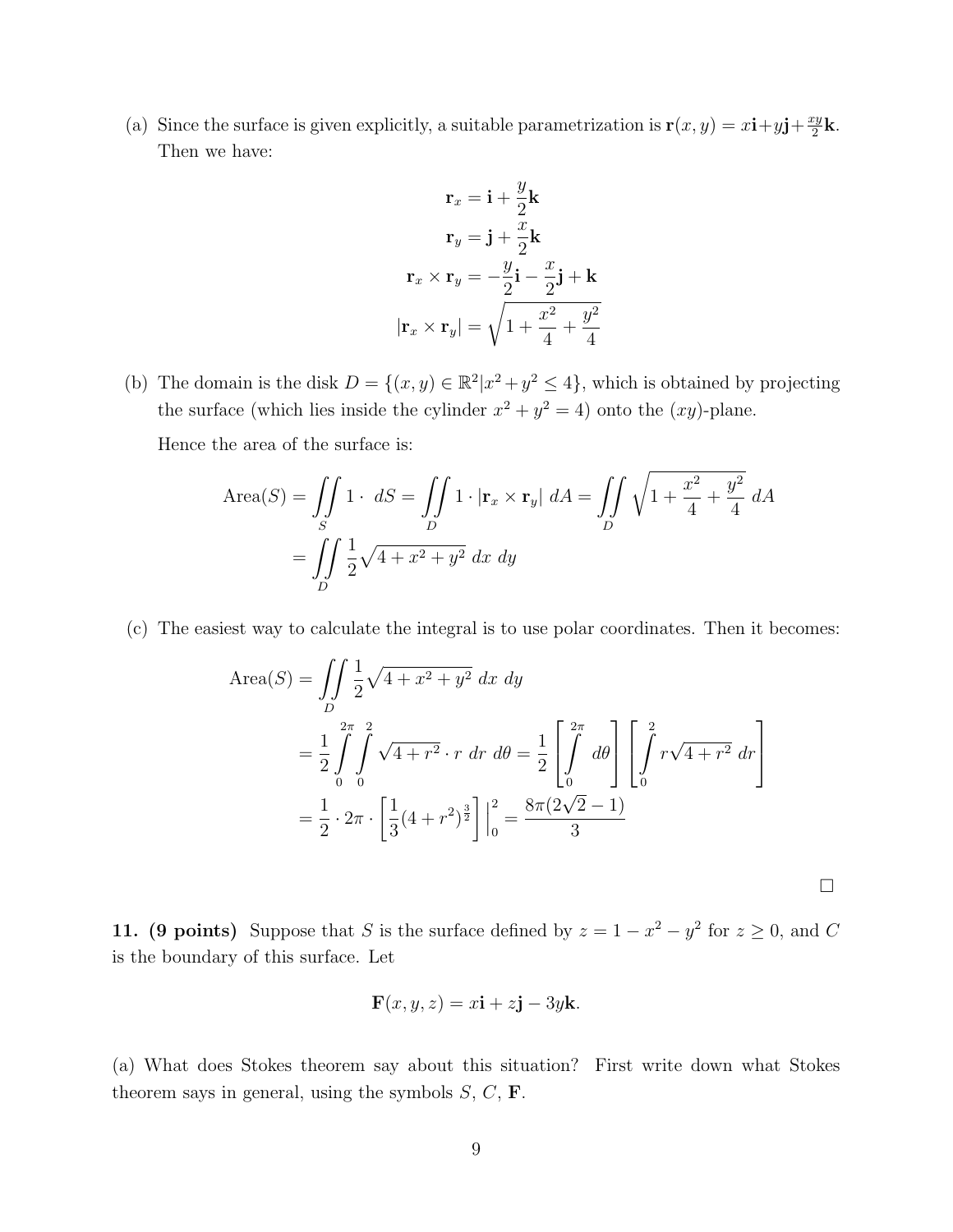(b) Evaluate the line integral which occurs in Stokes theorem.

(c) Find curl $(\mathbf{F})$ .

(d) Let  $r, \theta$  be polar coordinates in the x-y plane. Let  $R(r, \theta)$  be a parameterization of the surface. Find  $R_r$ ,  $R_\theta$ , and a normal vector to the surface (not necessarily a unit vector).

### Answer:

(a) Stokes theorem says that

$$
\int_C \mathbf{F} \cdot d\mathbf{r} = \iint_D \text{curl}(\mathbf{F}) \cdot d\mathbf{S}
$$

(b) Looking at the left hand side, we see that  $C$  is the unit circle in the  $x-y$  plane, so that

$$
\mathbf{r}(t) = \cos t \mathbf{i} + \sin t \mathbf{j}
$$

$$
\mathbf{r}'(t) = -\sin t \mathbf{i} + \cos t \mathbf{j}
$$

$$
\mathbf{F}(\mathbf{r}(t)) = \cos t \mathbf{i} - 3\sin t \mathbf{k}
$$

$$
\mathbf{F}(\mathbf{r}(t)) \cdot \mathbf{r}'(t) = -\cos t \sin t
$$

Evaluating this integral, which also answers part (b), gives

$$
\int_C \mathbf{F} \cdot d\mathbf{r} = -\int_0^{2\pi} \cos t \sin t dt = -\frac{1}{2} \sin^2 t \Big|_0^{2\pi} = 0
$$

(c)

$$
\operatorname{curl}(\mathbf{F}) = \det \begin{pmatrix} \mathbf{i} & \mathbf{j} & \mathbf{k} \\ \frac{\partial}{\partial x} & \frac{\partial}{\partial y} & \frac{\partial}{\partial z} \\ x & z & -3y \end{pmatrix} = -4\mathbf{i}
$$

(d) Using polar coordinates in the  $x-y$  plane as suggested, we find

$$
x = r \cos \theta
$$
  

$$
y = r \sin \theta
$$
  

$$
z = 1 - x^2 - y^2 = 1 - r^2
$$

Thus,

$$
R(r, \theta) = r \cos \theta \mathbf{i} + r \sin \theta \mathbf{j} + (1 - r^2) \mathbf{k}
$$